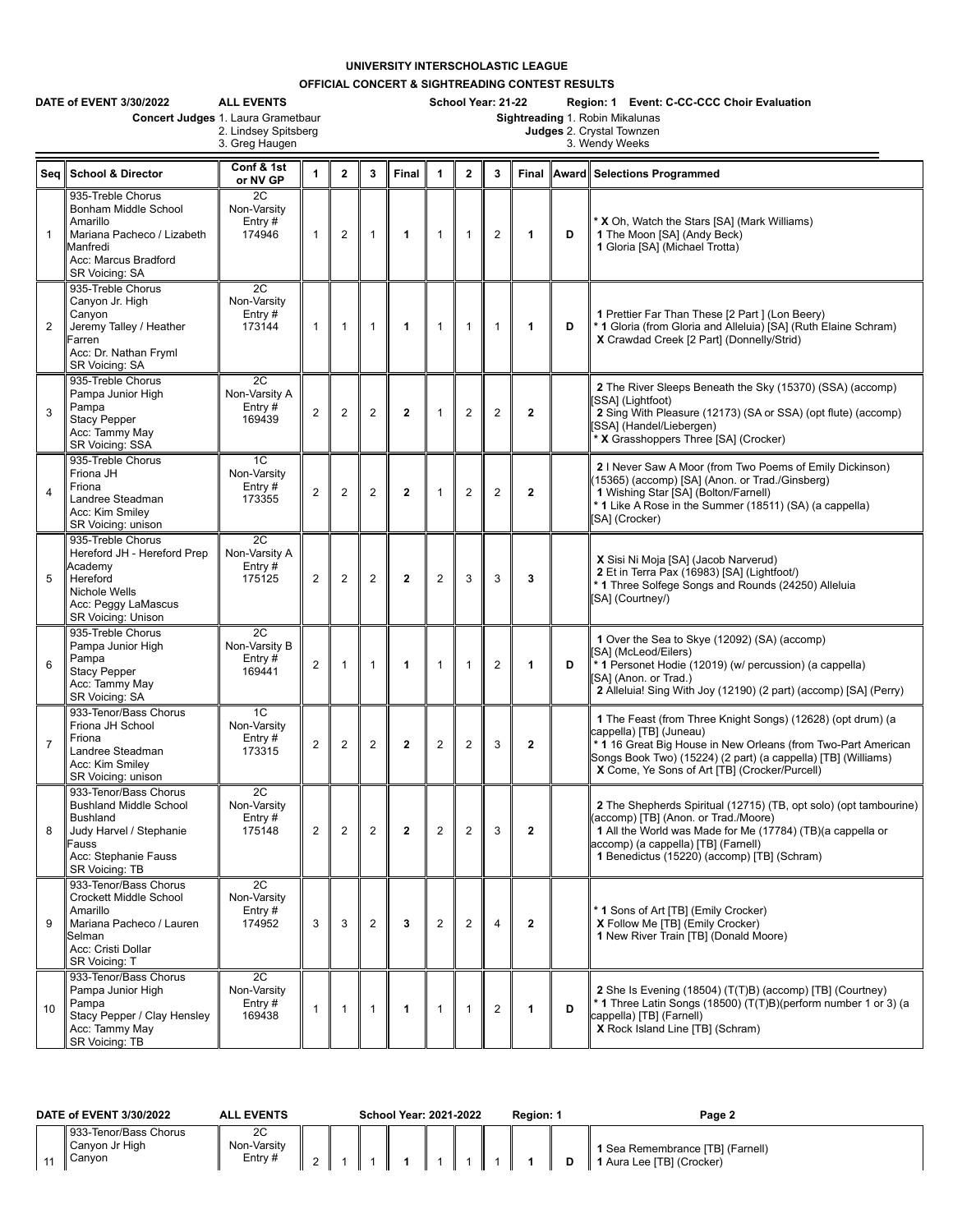|    | <b>Heather Farren</b><br>Acc: Dr. Nathan Fryml<br>SR Voicing: TB                                                                                    | 174180                               |                |              |                |              |              |                |                         |              |                | X Over My Head [TB] (Crocker)                                                                                                                                                                                                                                                        |
|----|-----------------------------------------------------------------------------------------------------------------------------------------------------|--------------------------------------|----------------|--------------|----------------|--------------|--------------|----------------|-------------------------|--------------|----------------|--------------------------------------------------------------------------------------------------------------------------------------------------------------------------------------------------------------------------------------------------------------------------------------|
| 12 | 933-Tenor/Bass Chorus<br>Borger Middle School<br>Borger<br>Holly Johnston<br>Acc: Melanie Sharp<br>SR Voicing: TB                                   | 2C<br>Varsity<br>Entry#<br>172768    | $\mathbf{1}$   | $\mathbf{1}$ | $\mathbf{1}$   | $\mathbf{1}$ | $\mathbf{1}$ | $\overline{2}$ | $\overline{2}$          | $\mathbf{2}$ | $\overline{2}$ | * 1 Three Latin Songs (18500) (T(T)B)(perform number 1 or 3) (a<br>cappella) (I. Gloria Deo) [TB] (Farnell)<br>2 In Everything Her Loveliness (22702) (TB) (accomp)<br>[TB] (Courtney)<br>2 All Night Today (All Nonsense) (21968) (T(T)B) (accomp)<br>TB] (Jones)                   |
| 13 | 933-Tenor/Bass Chorus<br><b>Crockett Middle School</b><br>Amarillo<br>Lauren Selman<br>Acc: Cristi Dollar<br><b>SR Voicing: TTB</b>                 | 2C<br>Varsity<br>Entry#<br>174800    | $\mathbf{1}$   | $\mathbf{1}$ | $\mathbf{1}$   | 1            | $\mathbf{1}$ | $\overline{2}$ | $\overline{2}$          | $\mathbf{2}$ | $\overline{2}$ | * 2 Leave Her, Johnny (12647) (TB or TTB) (a cappella)<br>[TTB] (Anon. or Trad./Crocker)<br>3 We Shall Not Sleep (20695) (TTB) (accomp) [TTB] (Farnell)<br>X Go Down, Moses [TTB] (Judy Arthur)                                                                                      |
| 14 | 933-Tenor/Bass Chorus<br>Bonham MS<br>Amarillo<br>Lizzi Manfredi / Mariana<br>Pacheco<br>Acc: Marcus Bradford<br>SR Voicing: TTB                    | 2C<br>Varsity<br>Entry#<br>175031    | $\mathbf{1}$   | $\mathbf{1}$ | $\mathbf{1}$   | 1            | $\mathbf{1}$ | $\mathbf{1}$   | $\mathbf{1}$            | 1            | C              | 3 Cover Me with the Night (20791) (TTB)(accomp) [TTB] (Ramsey)<br>2 Shoshone Love Song (12640) (TBB) (accomp) [TTB] (Emerson)<br>2 Bound For Jubilee (12685) (a cappella) [TTBB] (Eilers)                                                                                            |
| 15 | 933-Tenor/Bass Chorus<br>Canyon Jr High<br>Canyon<br>Heather Farren / Jeremy<br>Talley<br>Acc: Dr. Nathan Fryml<br><b>SR Voicing: TTB</b>           | 2C<br>Varsitv<br>Entry#<br>173097    | $\mathbf{1}$   | $\mathbf{1}$ | $\mathbf{1}$   | $\mathbf{1}$ | $\mathbf{1}$ | $\mathbf{1}$   | $\mathbf{1}$            | $\mathbf{1}$ | C              | 2 A Festive Alleluia [TB] (Lightfoot)<br>X Star of Light [T(T)B (B)] (Farnell)<br>* 2 Obwisana [TB] (Johnson)                                                                                                                                                                        |
| 16 | 935-Treble Chorus<br>Borger Middle School<br>Borger<br>Holly Johnston<br>Acc: Melanie Sharp<br>SR Voicing: SA                                       | 2C<br>Varsity<br>Entry#<br>172769    | $\mathbf{1}$   | $\mathbf{1}$ | $\mathbf{1}$   | 1            | $\mathbf{1}$ | $\overline{2}$ | $\overline{2}$          | $\mathbf{2}$ | $\overline{2}$ | 2 El Vito (18284) (SA) (w/ opt descant) (accomp) [SA] (Anon. or<br>Trad./Crocker)<br>*1 Ive Been in the Storm So Long (22818) (SA) (opt descant) (opt<br>piano) (a cappella) [SSA] (Traditional Spiritual/Jones)<br>2 A Festive Alleluia (15324) (SA ONLY) (accomp) [SA] (Lightfoot) |
| 17 | 935-Treble Chorus<br><b>Bushland Middle School</b><br><b>Bushland</b><br>Judy Harvel / Stephanie<br>Fauss<br>Acc: Stephanie Fauss<br>SR Voicing: SA | 2C<br>Varsity<br>Entry $#$<br>175150 | $\mathbf{1}$   | $\mathbf{1}$ | $\overline{1}$ | 1            | $\mathbf{1}$ | $\mathbf{1}$   | $\overline{2}$          | 1            | C              | 1 Dodi Li (12076) (SA, solo opt) (accomp) [SA] (Chen/Rao)<br>* 1 Spring Quiet (12025) (SA) (a cappella) [SA] (Crocker/Leavitt)<br>1 Who Can Sail (12087) (SA) (accomp) [SA] (Julseth/Heinrich)                                                                                       |
| 18 | 935-Treble Chorus<br><b>Crockett Middle School</b><br>Amarillo<br>Lauren Selman<br>Acc: Cristi Dollar<br>SR Voicing: SSA                            | 2C<br>Varsity<br>Entry#<br>174801    | 1              | $\mathbf{1}$ | $\mathbf{1}$   | 1            | $\mathbf{1}$ | $\overline{1}$ | $\overline{2}$          | 1            | C              | 3 Viva! from II re pastore (24271) (SSA) (Italian REQUIRED)<br>(accomp) [SSA] (Mozart/Liebergen)<br>4 What Sweeter Music (15437) (accomp) [SSA] (Daley)<br>* 3 Deo Gracias (12244) (hand drum) (a cappella)<br>[SSA] (Leininger)                                                     |
| 19 | 935-Treble Chorus<br>Bonham MS<br>Amarillo<br>Lizzi Manfredi / Mariana<br>⊇acheco<br>Acc: Marcus Bradford<br>SR Voicing: SSA                        | 2C<br>Varsity<br>Entry $#$<br>175026 | 1              | $\mathbf{1}$ | $\mathbf{1}$   | 1            | 1            | 1              | $\overline{\mathbf{c}}$ | 1            | C              | 1 Jesu, Joy Of Mans Desiring (12069) (SA) (opt flute) (accomp)<br>[SA] (Bach/Liebergen)<br>X Jubilate Deo! [SSA] (Courtney)<br>3 Weevily Wheat (20797) (SA)(clapping percussion not optional)<br>(a cappella) [SA] (Traditional/Kirchner)                                            |
| 20 | 935-Treble Chorus<br>Canyon Jr High<br>Canyon<br>Heather Farren / Jeremy<br>Talley<br>Acc: Dr. Nathan Fryml<br>SR Voicing: SSA                      | 2C<br>Varsity<br>Entry $#$<br>173092 | 1              | $\mathbf{1}$ | $\mathbf{1}$   | $\mathbf{1}$ | $\mathbf{1}$ | $\mathbf{1}$   | $\mathbf{1}$            | $\mathbf{1}$ | C              | 2 The Garden of Music [SSA] (Patterson)<br>* 2 Set Me as a Seal [SSA] (Leavitt)<br>3 Shule Aroon [SSA] (Schram)                                                                                                                                                                      |
| 21 | 931-Mixed Chorus<br>Borger Middle School<br>Borger<br>Holly Johnston<br>Acc: Melanie Sharp<br><b>SR Voicing: SAB</b>                                | 2C<br>Varsity<br>Entry#<br>172766    | $\mathbf{2}$   | $\mathbf{1}$ | $\overline{1}$ | 1            | $\mathbf{1}$ | $\overline{2}$ | $\mathbf{1}$            | $\mathbf{1}$ | C              | 2 Sanctus (17735) (SAT(B)) (accomp) [SATB] (Howard)<br>* 1 How Fair a Rose (from Three New Madrigals) (14983) (SAB) (a<br>cappella) [SAB] (Althouse)<br>2 And This Shall Be for Music (17732) (SAB) (accomp)<br>[SAB] (Lightfoot)                                                    |
| 22 | 931-Mixed Chorus<br><b>Crockett Middle School</b><br>Amarillo<br>Lauren Selman<br>Acc: Cristi Dollar<br><b>SR Voicing: SATB</b>                     | 2C<br>Varsity<br>Entry $#$<br>174793 | $\overline{2}$ | $\mathbf{1}$ | $\mathbf{1}$   | 1            | $\mathbf{1}$ | $\mathbf{1}$   | $\mathbf{1}$            | $\mathbf{1}$ | C              | * 2 Set Me As a Seal [SATB] (Leavitt)<br>2 Give Me Your Stars To Hold [SATB] (Gray)<br>X Gaudeamus Hodie [SATB] (Earlene Rentz)                                                                                                                                                      |

| DATE of EVENT 3/30/2022                                                                                                       | <b>ALL EVENTS</b>                    | <b>School Year: 2021-2022</b> | Region: 1 | Page 3                                                                                                                                                                                                               |
|-------------------------------------------------------------------------------------------------------------------------------|--------------------------------------|-------------------------------|-----------|----------------------------------------------------------------------------------------------------------------------------------------------------------------------------------------------------------------------|
| 931-Mixed Chorus<br><b>Bonham MS</b><br>Amarillo<br>Lizzi Manfredi / Mariana<br>23<br><b>IPacheco</b><br>Acc: Marcus Bradford | 2C<br>Varsitv<br>Entry $#$<br>175034 |                               |           | <b>X</b> Whatever Is True [SATB] (Trotta)<br>$\parallel$ * 2 Je le vous dirai! (11276) (French) (a cappella)<br>[SATB] (Certon/Leavitt)<br>3 Lord I Know I Been Changed (17740) (SATB) (accomp)<br>[SATB] (Shackley) |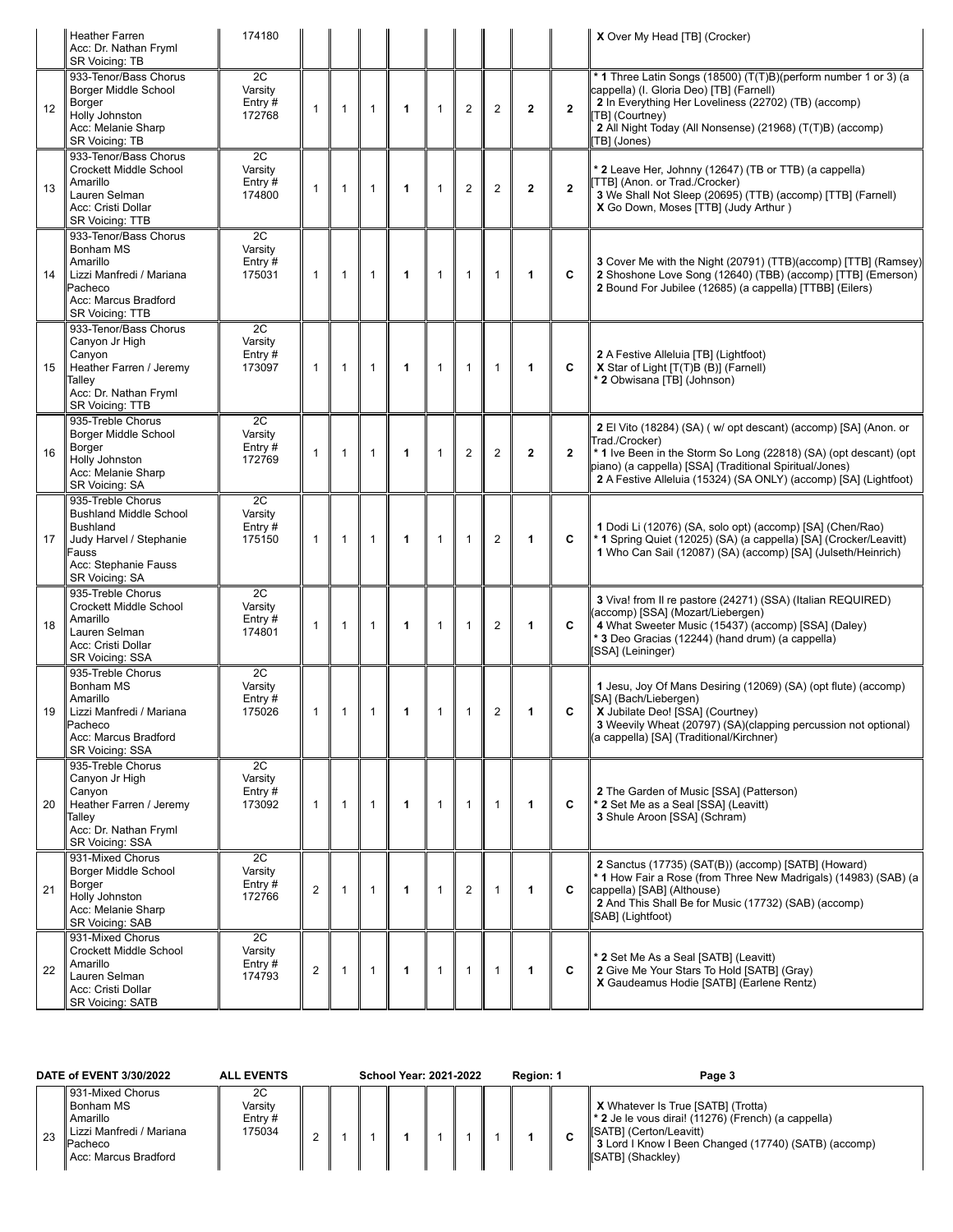|    | <b>SR Voicing: SATB</b>                                                                                                                      |                                                  |                |                |                |                |                |                |                |              |                         |                                                                                                                                                                                                                                                                            |
|----|----------------------------------------------------------------------------------------------------------------------------------------------|--------------------------------------------------|----------------|----------------|----------------|----------------|----------------|----------------|----------------|--------------|-------------------------|----------------------------------------------------------------------------------------------------------------------------------------------------------------------------------------------------------------------------------------------------------------------------|
| 24 | 935-Treble Chorus<br><b>Crockett Middle School</b><br>Amarillo<br>Mariana Pacheco / Lauren<br>Selman<br>Acc: Cristi Dollar<br>SR Voicing: SA | 2C<br>Non-Varsity<br>Entry $#$<br>174948         | $\overline{2}$ | $\mathbf{1}$   | $\overline{2}$ | $\mathbf{2}$   | $\overline{2}$ | $\mathbf{1}$   | $\mathbf{1}$   | 1            | $\mathbf{2}$            | X Rocky Mountain [SA] (Mark Williams)<br>1 Where Go the Boats? [SA] (Evan Copley)<br>1 Festival Alleluia [SA] (Allen Pote)                                                                                                                                                 |
| 25 | 935-Treble Chorus<br>Austin Middle School<br>Amarillo<br>Julie Coe<br>Acc: Jacob Miller<br>SR Voicing: SA                                    | 2C<br>Non-Varsity A<br>Entry#<br>173604          | 1              | 2              | $\overline{2}$ | $\mathbf{2}$   | $\mathbf{1}$   | $\mathbf{1}$   | $\overline{2}$ | 1            | $\mathbf{2}$            | 1 Clap Your Hands (16936) [SA] (Council/)<br>1 Spring Quiet (12025) [SA] (Crocker/Leavitt)<br>2 Jentends le moulin (I Hear the Windmill) (19565) [SA] (French<br>Canadian Folk Song/Crocker)                                                                               |
| 26 | 935-Treble Chorus<br><b>Travis Middle School</b><br>Amarillo<br>Lauren Crandon<br><b>SR Voicing: Unison</b>                                  | 3C<br>Non-Varsity<br>Entry $#$<br>174333         | $\overline{2}$ | $\overline{2}$ | 3              | $\mathbf{2}$   | 1              | $\mathbf{1}$   | $\overline{2}$ | 1            | $\mathbf{2}$            | X Come to the Music [2-Part] (Martin)<br>2 Lux Aeterna (19593) (SA)(a cappella or accomp) (a cappella)<br>[SA] (Jones)<br>2 Get on Board! (16373) (SSA) (accomp) [SSA] (Anon. or<br>Trad./Rentz)                                                                           |
| 27 | 935-Treble Chorus<br>Mann Middle School<br>Amarillo<br><b>Crystal Chambers</b><br>Acc: Cristi Dollar<br>SR Voicing: unison                   | 2C<br>Non-Varsity<br>Entry $#$<br>174314         | $\overline{2}$ | $\overline{2}$ | $\overline{2}$ | $\overline{2}$ | 1              | $\mathbf{1}$   | $\mathbf{1}$   | 1            | $\mathbf{2}$            | 1 The Captains Mate (from Reflections of a Lad at Sea) (12071)<br>(SA) (accomp) [SA] (Anon. or Trad./Besig)<br>* 1 Talliss Canon (12033) (w/ or w/o accomp) (SA) (a cappella)<br>[SA] (Tallis/Appleby/Fowler)<br>1 Dodi Li (12076) (SA, solo opt) (accomp) [SA] (Chen/Rao) |
| 28 | 935-Treble Chorus<br>Fannin Middle School<br>Amarillo<br>Makayla Smith<br>Acc: Libby Clifton<br>SR Voicing: S                                | 2C<br>Non-Varsity<br>Entry $#$<br>173332         | $\overline{2}$ | 3              | 3              | 3              | $\mathbf{1}$   | $\mathbf{1}$   | $\mathbf{1}$   | 1            | $\mathbf{2}$            | <sup>*</sup> 1 Zum Gali Gali (12036) (a cappella) [S] (Anon. or Trad./Terri)<br>1 Gaudeamus Hodie (unison) (accomp) [S] (Rentz)<br>1 Ai Hai Yo (22824) (2 part) (accomp) [SA] (Traditional Chinese<br>Folk Song/Arcari)                                                    |
| 29 | 935-Treble Chorus<br>Westover Park JH<br>Amarillo<br><b>Mika Daniels</b><br>Acc: Matthew Miller<br>SR Voicing: SA                            | 3C<br>Non-Varsity<br>Entry $#$<br>170111         | $\overline{2}$ | $\overline{2}$ | $\overline{2}$ | $\mathbf{2}$   | $\mathbf{1}$   | $\mathbf{1}$   | 1              | 1            | $\mathbf{2}$            | 2 Birdsong (12196) (SA) (accomp) [SA] (Read)<br>* X Tomorrow I Will Sing [SA] (Patti DeWitt)<br>2 Jubilate Deo! (17831) (SA) (accomp) [SA] (Courtney)                                                                                                                      |
| 30 | 935-Treble Chorus<br><b>Bowie Middle School</b><br>Amarillo<br><b>Brian Warren</b><br>Acc: Libby Clifton<br>SR Voicing: Unison               | 3C<br>Sub Non-<br>Varsity<br>Entry $#$<br>174045 | $\overline{2}$ | $\overline{c}$ | $\overline{2}$ | $\mathbf{2}$   | $\mathbf{1}$   | $\mathbf{1}$   | 1              | 1            | $\overline{\mathbf{2}}$ | 1 Give Thanks and Praise (12084) (SA) (accomp)<br>SA] (Handel/Kihlken)<br>1 The Moon (17823) (SA) (accomp) [SA] (Beck)<br>X African Noel [SA] (Aden G. Lewis)                                                                                                              |
| 31 | 933-Tenor/Bass Chorus<br>de Zavala Middle School<br>Amarillo<br>Bryan Hackett<br>Acc: Cristi Dollar<br>SR Voicing: TB                        | 1C<br>Non-Varsity<br>Entry $#$<br>173758         | 2              | $\overline{c}$ | $\mathbf{1}$   | $\mathbf{2}$   | $\mathbf{1}$   | $\mathbf{1}$   | $\mathbf 2$    | 1            | $\mathbf{2}$            | 1 What Shall We Do With a Drunken Sailor (12643) (accomp)<br>TB] (Anon. or Trad./Ponce)<br>* 2 Leave Her, Johnny (12647) (TB or TTB) (a cappella)<br>TB] (Anon. or Trad./Crocker)<br>X Whup! Jamboree [TB] (Parks)                                                         |
| 32 | 933-Tenor/Bass Chorus<br>Fannin Middle School<br>Amarillo<br>Makayla Smith<br>Acc: Libby Clifton<br>SR Voicing: T                            | 2C<br>Non-Varsity<br>Entry $#$<br>173333         | $\overline{c}$ |                |                |                |                |                |                |              |                         | 2 Battle Above the Clouds (22710) (TB) (opt violin) (accomp)<br>TB] (Courtney)<br>1 The Whalers Rhyme (15214) (accomp) [TB] (Anon. or<br>Trad./Erikson)<br><sup>*</sup> 2 Leave Her, Johnny (12647) (TB or TTB) (a cappella)<br>TB] (Anon. or Trad./Crocker)               |
| 33 | 933-Tenor/Bass Chorus<br><b>Houston MS</b><br>Amarillo<br>Jessica Swenn<br>Acc: Christi Dollar<br>SR Voicing: unison                         | 2C<br>Non-Varsity<br>Entry#<br>175062            | 3              | 3              | 3              | 3              | $\overline{2}$ | $\overline{2}$ | 3              | $\mathbf{2}$ |                         | X Cantate Deo [TB] (Becki Slagle Mayo)<br><sup>t</sup> 1 The Open Road (17789) (TB)(a cappella or accomp) (a<br>cappella) [TB] (Farnell)<br>1 This Train (12642) (accomp) [TB] (Anon. or Trad./Moore)                                                                      |
| 34 | 933-Tenor/Bass Chorus<br>Dumas Junior High<br>Dumas<br>Laurie Proveaux / Rhonda<br>Swanson<br>Acc: Eric Armer<br>SR Voicing: unison          | 2C<br>Non-Varsity<br>Entry#<br>174975            | 3              | $\overline{4}$ | 4              | 4              | 3              | 3              | $\overline{4}$ | 3            |                         | 1 What Shall We Do With a Drunken Sailor (12643) (accomp)<br>TB] (Anon. or Trad./Ponce)<br>1 Aura Lee (12623) (accomp) [TB] (Poulton/Crocker)<br>1 Our Fearful Trip is Done (12636) (a cappella) [TB] (Siltman)                                                            |

|    | DATE of EVENT 3/30/2022                                                                                                          | <b>ALL EVENTS</b>                        |  |   |  |  | <b>School Year: 2021-2022</b> |  |  |  |   | Page 4                                                                                                                                                                                                                   |
|----|----------------------------------------------------------------------------------------------------------------------------------|------------------------------------------|--|---|--|--|-------------------------------|--|--|--|---|--------------------------------------------------------------------------------------------------------------------------------------------------------------------------------------------------------------------------|
| 35 | 935-Treble Chorus<br>de Zavala Middle School<br>Amarillo<br><b>Bryan Hackett</b><br>Acc: Cristi Dollar<br><b>SR Voicing: SSA</b> | 1C<br>Varsity<br>Entry $#$<br>173761     |  |   |  |  |                               |  |  |  | C | * 2 Poor Wayfaring Stranger (20802) (SSA)(accomp or accapella)<br>[SSA] (Jones)<br>3 i thank You God for most this amazing day (22005) (accomp)<br>[SSA] (Farnell)<br>3 Ad Astra (22876) (SSA) (accomp) [SSA] (Narverud) |
| 36 | 933-Tenor/Bass Chorus<br><b>Westover Park JH</b><br>Amarillo<br>Mika Daniels<br>Acc: Matthew Miller<br><b>SR Voicing: TB</b>     | 3C<br>Non-Varsity<br>Entry $#$<br>170113 |  | 3 |  |  | 2                             |  |  |  |   | * 2 Down In The Valley (12654) (a cappella) [TTB] (Anon. or<br>Trad./Leavitt)<br>X Heave Away Me Jollies [TBB] (Jill Gallina)<br>2 Cantate Hodie! (Sing Today) (16955) (TTB) (accomp)<br><b>TTB</b> (Lightfoot)          |